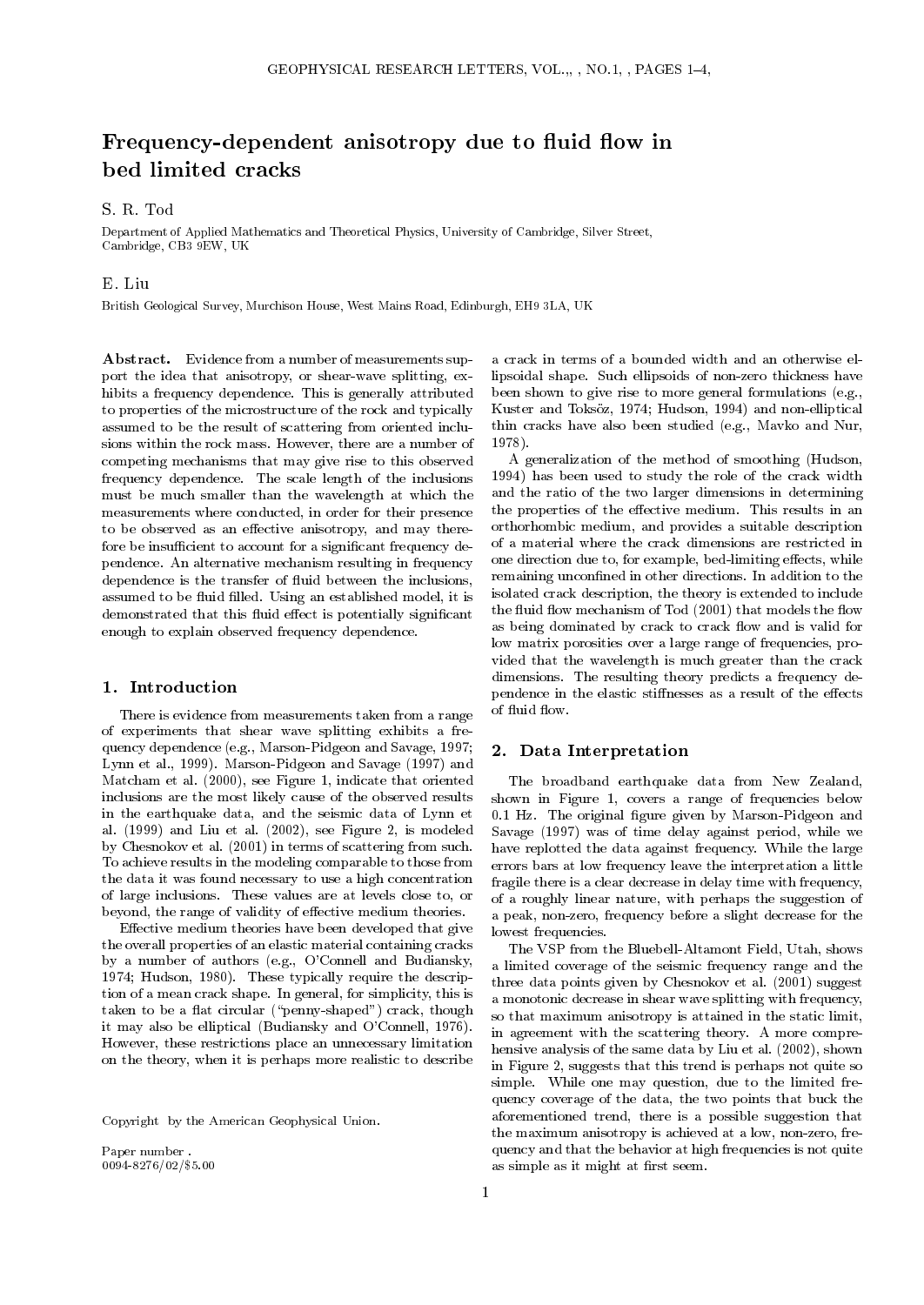#### 3.Theory

The effective medium theory due to Hudson (1980) and based on the method of smoothing (Keller, 1964), was ex tended by Hudson (1994) to include cracks of finite width, modeled as ellipsoids with semi-axis  $a, b$  and  $c$ . The elastic stiffnesses c of the resulting effective medium for a single set of aligned cracks of identical dimensions are of the form

$$
\mathbf{c} = \mathbf{c}^0 + s\mathbf{c}^+ \mathbf{E},\tag{1}
$$

where **c** are the elastic stiffnesses of the isotropic matrix material,  $s = 4\pi\nu^s abc/3$  is the volume fraction of cracks, which we may identify as the porosity of the cracks, in terms respectively. of the number density  $\nu$  ,

$$
\mathbf{c}^+ = \mathbf{c}' - \mathbf{c}^0 \tag{2}
$$

in terms of the elastic stiffnesses of the inclusions  ${\bf c}$  , and  ${\bf E}$ is defined in terms of the Eshelby (1957) tensor  $S$  as

$$
\mathbf{E} = \left(\mathbf{S}\mathbf{s}^0\mathbf{c}^+ + \mathbf{I}\right)^{-1},\tag{3}
$$



Figure 1. Delay time as a function of frequency for three SKS and two ScS events recorded at a broadband station in Wellington, New Zealand. Data reproduced with permission from K. Marson-Pidgeon and M. K. Savage, from Figure 4 of Marson-Pidgeon and Savage (1997), originally displayed as a function of period.



Figure 2. The variation in shear wave anisotropy with frequency from a VSP in the Bluebell-Altamont Field, Utah. Data reproduced with permission from H. Lynn, Lynn Inc.

where <sup>s</sup> <sup>0</sup> are the elastic compliances of the matrix material and I is the identity tensor. c corresponds to an orthorhombic medium. For multiple crack sets, the perturbation to the background stinesses <sup>c</sup> <sup>0</sup> can be found by summing over contributions from each of the sets. <sup>E</sup> relates the strain in an inclusion e to the imposed strain at infinity e<sup>-</sup>,

$$
\mathbf{e} = \mathbf{E} \mathbf{e}^0. \tag{4}
$$

The effective density of the medium is

$$
\rho = \rho^0 (1 - s) + \rho' s,\tag{5}
$$

where  $\rho^+$  and  $\rho^-$  are the density of the matrix and inclusion respectively.

 $\mathcal{O}$  inclusion we write, following Tod (2002b), To determine the strain in an inclusion due to an imposed stress at infinity  $\sigma^0$  and a fluid pressure  $p_f$  within the

$$
\mathbf{e} = \mathbf{\hat{E}} \mathbf{e}^0 \tag{6}
$$

where

$$
\hat{E}_{ijkl} = \bar{E}_{ijkl} + \left(\bar{E}_{ijrs}s_{rspp}^0 - \frac{\delta_{ij}}{3\kappa}\right)H_{mn}c_{mnkl}^0, \quad (7)
$$

with

$$
\bar{\mathbf{E}} = (\mathbf{I} - \mathbf{S})^{-1} \tag{8}
$$

the result for dry cracks,  $\kappa$  the bulk modulus of the matrix material and <sup>H</sup> arising from a linearized relation of the form

$$
p_f = H_{ij} \sigma_{ij}^0 \tag{9}
$$

derived from the fluid flow model of Hudson et al. (1996) and Tod (2001), and given explicitly by Tod (2002b), valid for low matrix porosities.

On the assumption that the cracks are all fully aligned and are of identical dimension we may write (Tod, 2002b)

$$
\hat{E}_{ijkl} = \bar{E}_{ijkl} + \frac{\kappa_f}{3\kappa} \left( \bar{E}_{ijuu} - \delta_{ij} \right) \chi \bar{E}_{vvkl}, \tag{10}
$$

$$
\chi = \frac{1}{1 - i\omega \tau \gamma} \left[ i\omega \tau - \frac{1}{\gamma + i\omega \tau K_2 (1 - i\omega \tau \gamma)} \right],\qquad(11)
$$

 $\gamma = 1 - \frac{\gamma}{\kappa} + \frac{\gamma}{3\kappa} E_{iijj},$ (12)

$$
K_2 = \frac{\kappa_f K^r}{s v^2 \tau \eta_f} \tag{13}
$$

for an isotropic  $\imath n$  s $\imath \imath u$  rock permeability  $K$  , after Tod (2002a).  $\kappa_f$  and  $\eta_f$  are the bulk modulus and viscosity of the fluid,  $v$  is taken to be a lowest order approximation to the wavespeed, and  $\tau$  is a relaxation parameter that characterizes the time-scale of pressure equalization between neighboring cracks. Hudson et al. (1996) estimate this to be

$$
\tau = \frac{\phi^m \eta_f l^2}{\kappa_f K^m} \tag{14}
$$

in terms of a characteristic length scale  $l$ , which we may associate with a crack separation distance, the matrix permeability  $K_{\rm{m}}$  and the matrix porosity  $\varphi_{\rm{m}}$ , both the result of lab measurements on core samples. For the modeling that follows, we replace E in equation (1) with Equation (10)).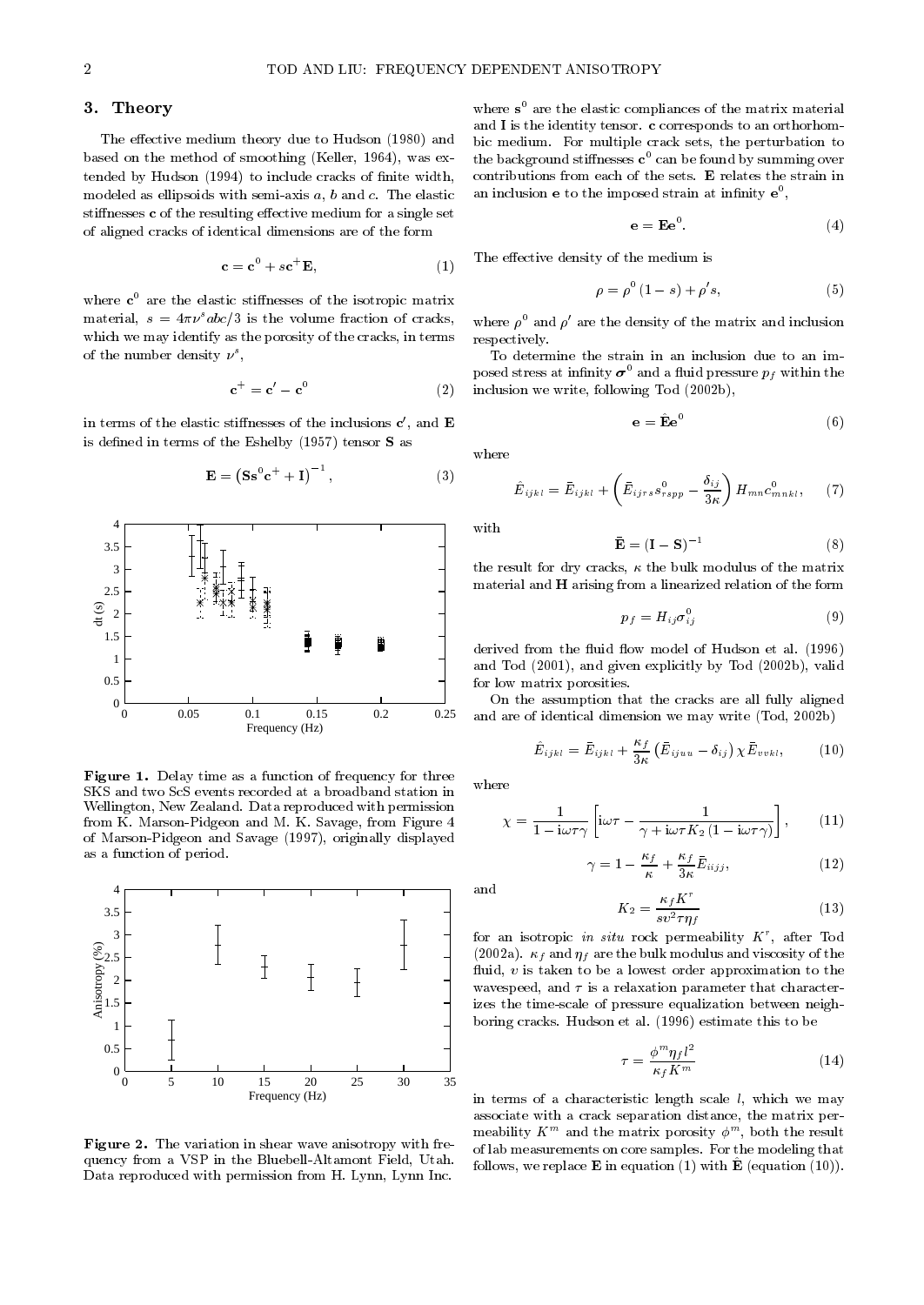#### 4. Modeling Results

We start by attempting to reproduce the behavior shown in the VSP data in Figure 2. We model the properties of the matrix material as  $v_P = 4.88 \times 10^{-1}$  m s  $^{-}$ , From  $v_S = 2.68 \times 10 \text{ m/s}$  and  $\rho = 2.55 \times 10 \text{ kg m}$  for and take the inclusions to be filled with gas with  $v_P$  =  $0.64 \times 10^{-6}$  m s  $^{-3}$  and  $\rho = 0.18 \times 10^{-6}$  kg m  $^{-3}$ , as Chesnokov et  $^{-1}$  pres al. (2001). Furthermore, we know from Lynn et al. (1999) that K  $\leq$  1.0  $\times$  10  $\,$  m and  $\varnothing\,$   $\leq$  0.08, and we take  $\,$   $_{\rm{crosal}}$  $\eta_f = 1.8 \times 10^{-7}$  kg m  $^{-1}$  s  $^{-1}$  for the gas. The parameters still  $^{-1}$   $_{\rm{fi}}$ available to us are the in situ rock permeability, the pressure relaxation time, the volume fraction of cracks, two aspect ratios that describe the shape of the crack and up to three estimate  $K^{\sigma} = 2.6 \times 10^{-11}$  m<sup>2</sup> and  $\tau = 1.0 \times 10^{-3}$  s and use the following values:  $s = 4.7 \times 10^{-7}$ ,  $\alpha \equiv c/a = 1.0 \times 10^{-7}$ ,  $m_{335}$  $\beta \equiv o/a = 2.5 \times 10^{-7}$  and position the crack normal in the  $\alpha_{\text{Hein}}$  $(1,3)$ -plane at  $60$  to the vertical. If we describe the (shear  $\epsilon_{\rm end}$ ) wave) anisotropy by

$$
\gamma_T = \frac{v_S^{\text{fast}} - v_S^{\text{slow}}}{v_S^{\text{fast}}} \tag{15}
$$

then the change in anisotropy with frequency due to the vertical incidence is given in Figure 3. This shows the same qualitative behavior as Figure 2, with a decrease in



Figure 3. Modeling the change in shear wave anisotropy with frequency from the VSP at Bluebell-Altamont Field, Utah. See text for material parameters.



 $\mathbf{F}$  is a model in the change in shear wave and shear wave and wave anisotropy in the change and  $\mathbf{F}$ with frequency from the broadband data at Wellington, New Zealand. See text for material parameters.

anisotropy with frequency from a peak value at around 8 Hz. The data point at 30 Hz, with by far the largest error bar, cannot be explained by the model, though it goes against

From the value of  $\tau$  we can calculate two length scales for the problem. With a shear wave speed of  $v_S = 2.68 \times$ 103 m s1 in the matrix material we have a length scale for pressure equalization of 2:7 m, while using the estimate for  $\tau$  (equation (14)) we have an approximate to the average crack separation distance of  $l = 7.2 \times 10^{-7}$  m. Now, as a first approximation, the crack number density is given by  $\nu^{\scriptscriptstyle -}=l^{\scriptscriptstyle -}$ , with which, together with the values of s,  $\alpha$  and  $\beta$  used above, we can estimate the longest crack dimension to be  $a = 2.6 \times 10^{-2}$  m.

, may nevertheless aim to achieve a qualitative comparison. (15) modeling yields Figure 4. This shows the same qualitative Rather less is know about the in situ measurements appropriate to the earthquake data reproduced in Figure 1, we Using the same rock properties, but switching to a fluid, such that  $v_P = 1.5 \times 10^8$  m s  $\alpha$  and  $\rho = 1.0 \times 10^8$  kg m then using  $s = 3.1 \times 10$ ,  $\alpha = 1.0 \times 10$ ,  $\rho = 3.5 \times 10$ ,  $\tau = 5.0 \times 10^{-7}$  s and  $\eta_f/K = 1.0 \times 10^{7}$  kg m  $^{-1}$  s  $^{-1}$ , the behavior as Figure 1 with the anisotropy drop occurring over the same frequency and being of the same order of magnitude.

While the volume fraction <sup>s</sup> is present in the non dimensional parameter  $K_2$  (equation (13)) that influences both the frequency at which the peak anisotropy occurs and the magnitude of the peak in comparison with the high frequency limiting value, its major effect is simply to scale the magnitude of the anisotropy.  $\tau$  also influences both the location and magnitude of the peak. Changes in the two aspect ratios alter the magnitude of the resulting anisotropy, but has little or no effect on the shape of the variation of the anisotropy with frequency. On the assumption that there is only a single set of aligned cracks present, we may recover the crack orientation from P-wave AVOA analysis of wide azimuth data.

We have presented a model that describes a fluid flow mechanism between ellipsoidal cracks that produces a frequency dependence in the resulting effective material parameters and hence in the shear wave splitting. The model has been used to simulate field observations of frequency dependence in both exploration and earthquake data sets, with great success and has been used to provide estimates of otherwise unknown quantities, the in situ rock permeability and the crack dimensions. We demonstrate that the effects of fluid flow, whether that be gas or liquid, are non-negligible and an important contributing factor to observed frequency dependent anisotropy. While in general the effects of both fluid flow and scattering need to be taken into account when interpreting the frequency dependence, the effect is likely to be dominated by one process or the other dependent upon scaling arguments.

Acknowledgments. We would like to thank Katrina Marson-Pidgeon and Martha K. Savage for providing us with the data from Figure 4 of Marson-Pidgeon and Savage (1997), reproduced in Figure 1, Heloise Lynn, Lynn Inc., for permission to use data from a 9C VSP in the Bluebell-Altamont Field, Utah, reproduced in Figure 2, John A. Hudson at DAMTP, Univer sity of Cambridge for support and encouragement and John H.